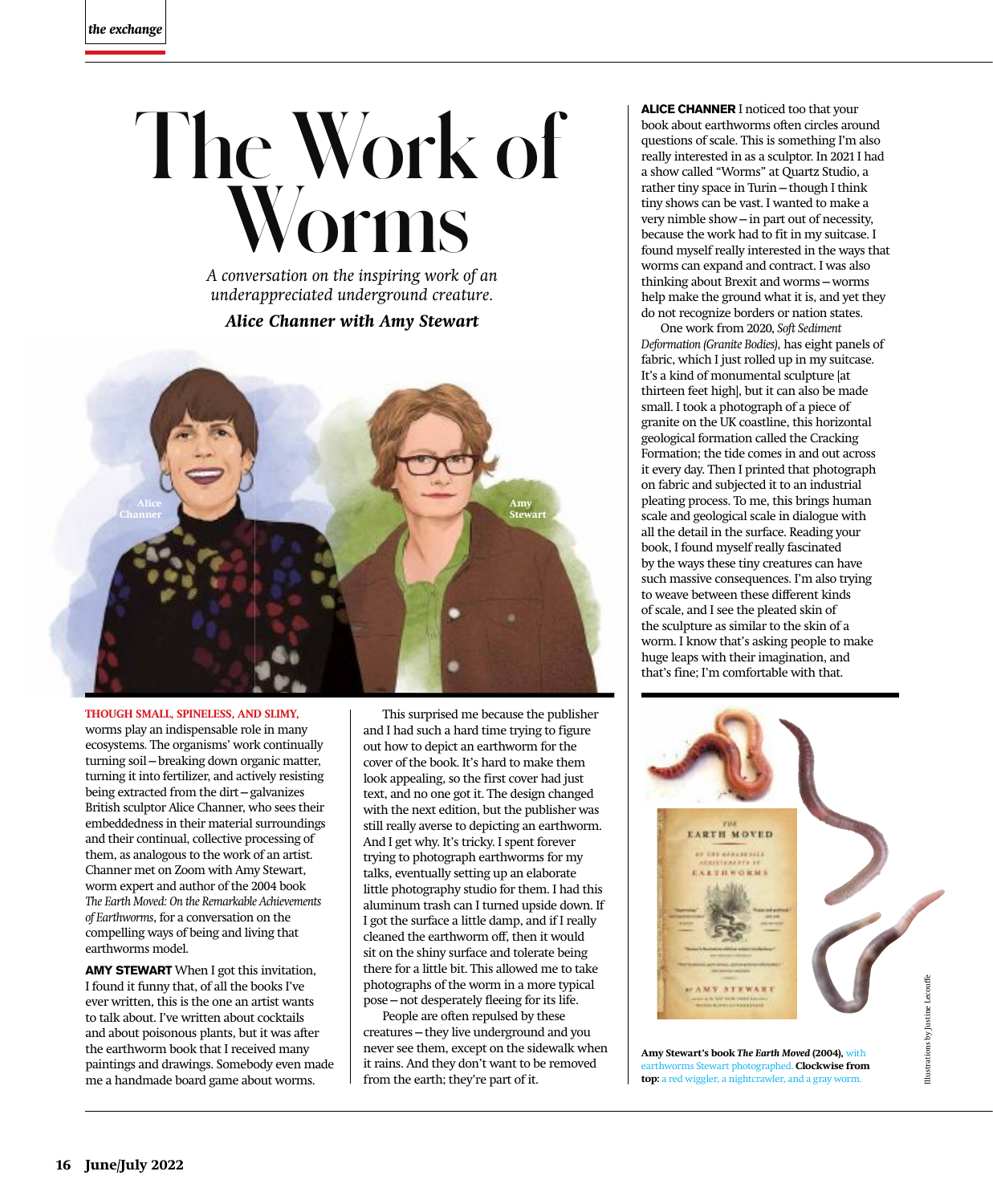**STEWART** When I think of an earthworm's physicality, especially that it can be sliced and then regrow half its body, it almost makes me wonder if they're more important than we are, since they have this incredible advantage! Tell me about the other works.

**CHANNER** *Urn (Second Rebirth)* [2020-ongoing], was displayed on the floor. I sent two brambles in the post to a Turin sand-casting foundry. Sand-casting is used to make many things, like manhole covers. The process is very primitive but also very sophisticated at the same time. The molds are shaped in sand, and metal is poured into the void. On the floor, you see a sand mold that's been opened, the aluminum still intact. I've been making work with and about brambles since 2015. I'm obsessed with how they're soft and fragile yet also spiny, aggressive, and strong, and they grow in the kinds of compromised industrial areas where I live and work. Aluminum is also a really important metal in my work—I'm drawn to its lightness, its strangeness. I put the mold on the floor in the gallery, and that was the sculpture. So you're seeing an industrial process, but one that very much happens in the ground and often in secret, not unlike the work of worms.

The third sculpture in the show is called *Worms* [2021]. The form comes from the same sand-casting process. Worms are embedded in the soil—they help make soil and are of soil. I was interested in the kind of authorship they suggest, because I'm also embedded in materials and forms that I can't separate myself from. I think of this work as a figurative sculpture, with spiral glands resembling chubby worms.

**STEWART** Right, worms have these little bristles that allow them to grab onto the soil so they become difficult to pull out. We've all seen a robin working hard to tug a worm out of the ground—this requires a lot more force than you might expect for a small, weak, slimy creature. And earthworms are literally living in and among the results of what they make. They are helping make the soil, in the sense that they're taking particles of clay, sand, and decaying organic matter, as well as bacteria and fungi, then digesting them and incorporating them into the soil.

They also have this massive advantage, when hiding from predators, because it's so difficult to see them underground. This is a real problem for earthworm scientists they can use mechanical means like electric pulses or vibrations or mustard gas to force earthworms to the surface. But otherwise, you just have to dig and hope that you find what you're looking for. So many earthworm species remain unnamed, and others have barely been seen.



**View of Alice Channer's exhibition "Worms," 2021-22,** at Quartz Studio, Turin.

**CHANNER** That's one of the reasons why your book is so important—it helps us imagine this place under our feet, which you're right, is usually invisible. Maybe this is why some of those billionaires who launched themselves into outer space during the pandemic find it easier to colonize the air above our heads than to engage with the ground beneath our feet. We tend to think of the ground as just a surface, but in fact it's extremely complex. I'm certainly interested in how we imagine the skin of the earth even though my work is sculpture, it's all very much about skins and surfaces.

**STEWART** That brings us back to the issue of scale. Earthworms drive so much of what happens aboveground—they can literally change an ecosystem. They can destroy

different bacteria in the soil or cause others to proliferate, and then different plants grow, and then the whole environment changes. And in their world, they're the enormous ones. We see them as tiny and helpless, but they are powerful.

**CHANNER** How do you feel about a political reading of that fact? I think one was implied in your book, and I'm trying to make a similar point regarding scale in sculpture. But we both stop short of making those stances explicit.

**STEWART** We literally use the term "grassroots" to refer to individuals coming together and organizing. Worms are a great example of the power of collective action. For example, when non-native worm species were introduced to rice terraces in the Philippines, they filled the soil with holes and